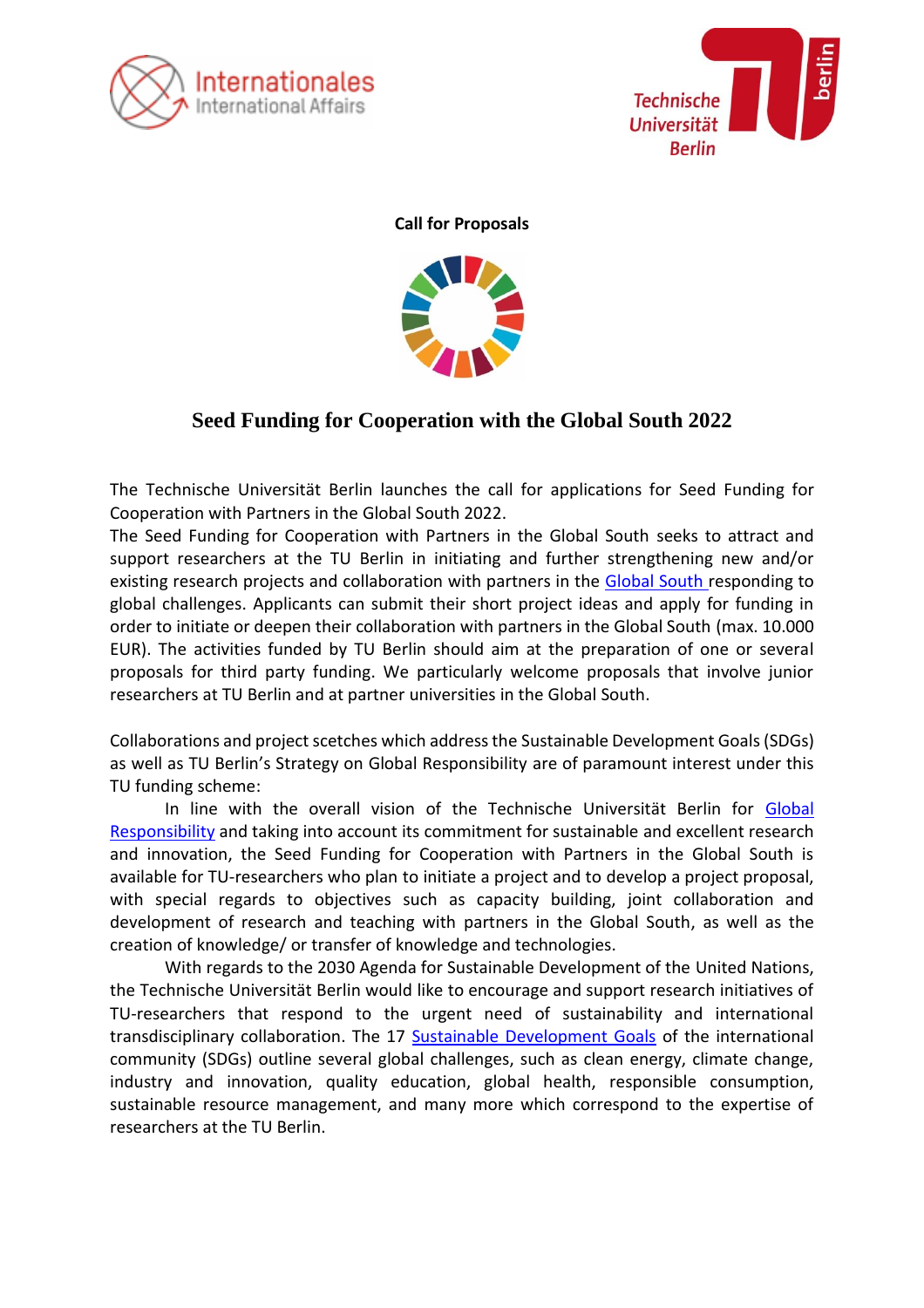



Applications will be examined and selected by an academic commission, headed by Prof. Dr.- Ing. Christine Ahrend, 1st Vice President for Research, [Appointment](https://www.tu.berlin/en/about/organization/executive-board/vice-president-for-research-appointment-strategy-knowledge-technology-transfer/) Strategy, Knowledge & [Technology](https://www.tu.berlin/en/about/organization/executive-board/vice-president-for-research-appointment-strategy-knowledge-technology-transfer/) Transfer at TU Berlin.

We are looking forward to receiving your applications (**application deadline 1 March 2022**).

# **Objective**

Encourage the initiation of new collaborative projects with the Global South and with a focus on sustainability, capacity building, joint collaboration, development of research and teaching, knowledge creation and the integration of junior researchers. The seed funding promotes and encourages transdisciplinary research on global challenges and sustainable solutions, as well as networking and exchange between researchers of TU Berlin and partners from the Global South (Higher Education Institutions, research centers, NGOs or public institutions; companies can be included as associate partners).

The activities funded by TU Berlin should aim at the preparation of one or several proposals for third party funding. We particularly welcome proposals that involve junior researchers at TU Berlin and in the Global South.

# **Further information on funding opportunities for cooperation with partners in the Global South**

Information on external and internal funding opportunities can be found on the [website of](https://www.naturwissenschaften.tu-berlin.de/menue/international/international_projects_section/funding_opportunities/complementary_offers_at_tu_berlin/parameter/en/)  [International projects.](https://www.naturwissenschaften.tu-berlin.de/menue/international/international_projects_section/funding_opportunities/complementary_offers_at_tu_berlin/parameter/en/)

An **information event** on funding schemes for cooperation with partners in the Global South will be offered by the Research and Technology Transfer Department V and International Projects on **Monday, 21 February 2022, 10-12.00**, via WebEx. Please register for participation via email to: [ip@international.tu-berlin.de.](mailto:ip@international.tu-berlin.de) The presentation of the previous information event (2020) is available for [download.](https://www.naturwissenschaften.tu-berlin.de/fileadmin/f2_internationalesfak2/Funding_Coop_GlobalSouth_2020_presentation_TUB.pdf)

# **What can be funded?<sup>1</sup>**

- Short research visits to partners and,
- Short research visits of partners to TU Berlin,
- Preparatory workshops for the development of project ideas/ the elaboration of the project proposal (formats: in person, hybrid, or online).

The applicant must clearly indicate, how the activity for which she/he applies, will result in a project proposal for a third-party funding application.

# **Eligible costs**

<sup>&</sup>lt;sup>1</sup> Funded travel can only take place if pandemic regulations are favourable for travelling at that given moment in time. In case of TU Berlin policy or restrictions by the Froreign Office, nominated individuals will be asked to postpone their travel plans. Please also note that TU Berlin cannot fund any occurring costs for quarantine of staff or partners.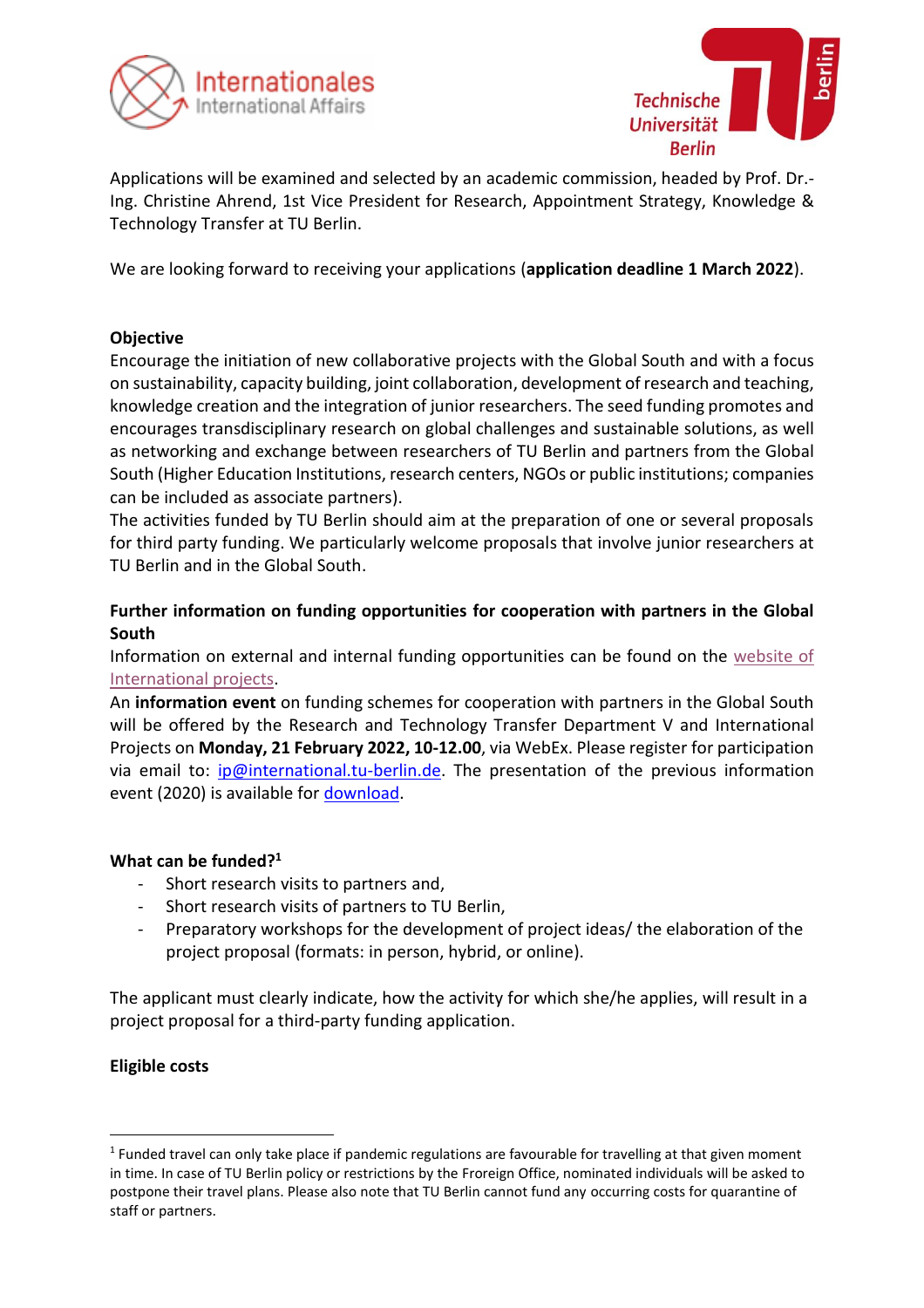



Per applicant, a maximum of 10.000 EUR will be funded. The total pool of funding available under this call is 30.000 EUR.

The applicant's budget for travel shall be calculated according to the Federal Travelling Expenses Act (Bundesreisekostengesetz).

Per diems and catering for the participation in online activities are not eligible.

Contracts for services or costs for student assistants are only eligible for the preparation and implementation of concrete activities that lead to a deeper cooperation with partners and the preparation of applications for third party funding, e.g. a joint workshop. Costs for student assistants are only eligible for student assistants employed at TU Berlin. All other staff costs are not eligible.

**Who can apply?**

Researchers of TU Berlin aiming to apply for a third-party-funded project and who want to initiate a research project with the Global South with special regards to sustainability and subjects related to the SDGs.

The proposal must be submitted by a TU Berlin Chair. Projects involving junior researchers are particularly welcome.

Candidates who are selected for the seed funding are expected to use the funding for the preparation of a project proposal to be submitted to a third-party funding.

## **What's the time frame?**

- Call for application : 24 January 1 March 2022
- Information event on funding schemes for cooperation with Partners in the Global South: Monday, 21 February 2022, 10-12.00, via WebEx; please register for participation via email to: ip@international.tu-berlin.de
- **Application deadline: Tuesday, 1 March 2022, close of business**
- Notification: Candidates will be notified at the end of March 2022
- Funding and Implementing Period: beginning of April 2022 until November/December 2022

## **Selection Criteria**

- Proposal for academic cooperation with one or several partners in the Global South (reference: [OECD DAC-list of ODA recipients\)](https://www.oecd.org/dac/financing-sustainable-development/development-finance-standards/DAC-List-of-ODA-Recipients-for-reporting-2022-23-flows.pdf). Depending on the project proposal, partners can be Higher Education Institutions, research centers, NGOs or public institutions. Companies can be included as associate partners, however, travel expenses from company staff are not eligible for funding. The partners' interest in the collaboration should be demonstrated by means of a letter of support.
- Proposal responding to at least one of the **Sustainable Development Goals**
- Proposal for third party funding as final goal
- Academic excellency
- Proposals involving young researchers are particularly welcome
- Preference will be given to applicants who have been awarded seed funding in the 2020 call but could not implement their activities

# **Application Documents**

Application form, duly completed and signed by the applicant (TU Berlin Chair)